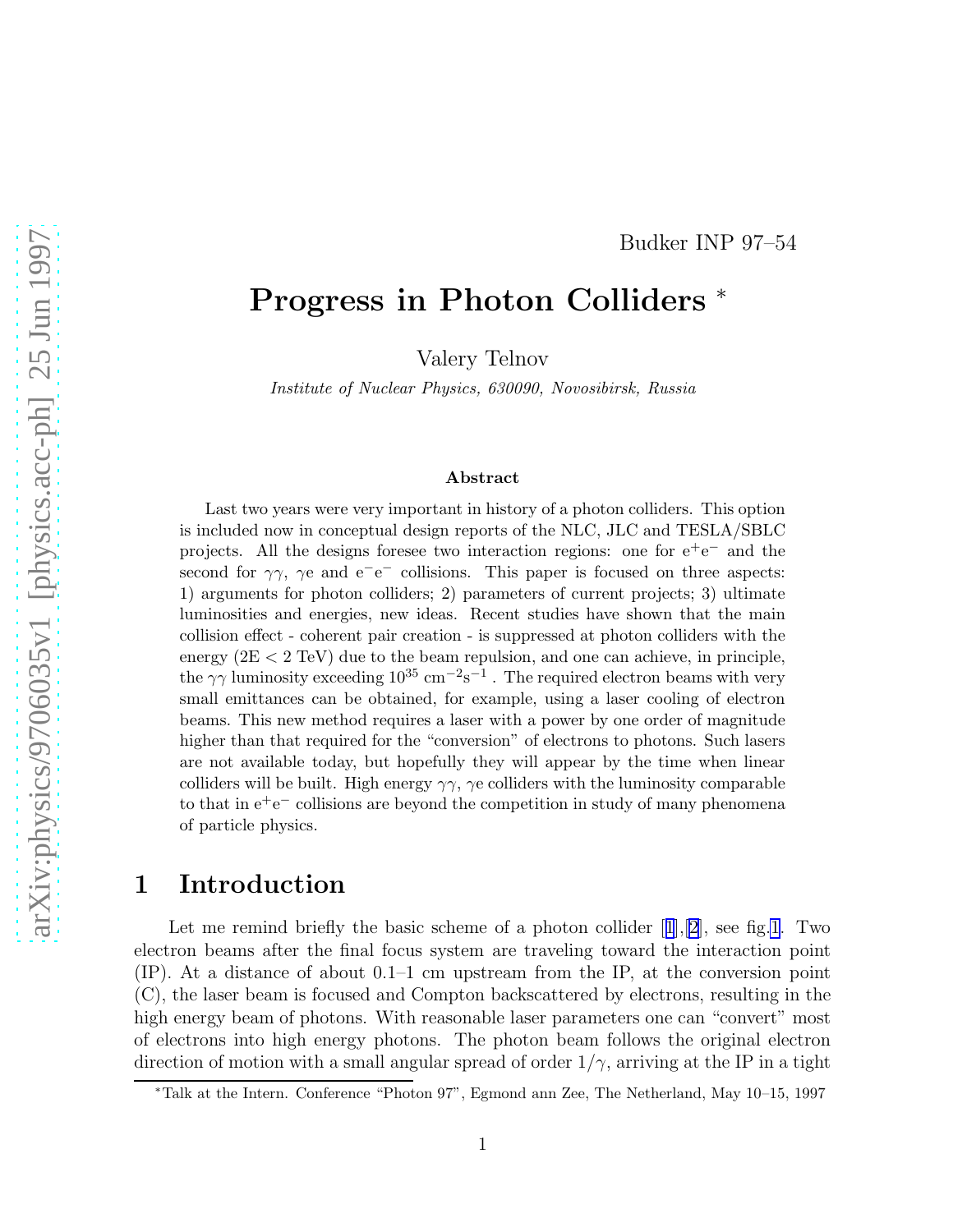<span id="page-1-0"></span>focus, where it collides with the similar opposing high energy photon beam or with an electron beam. The photon spot size at the IP may be almost equal to that of electrons at IP and therefore, the luminosity of  $\gamma\gamma$ ,  $\gamma$ e collisions will be of the same order of magnitude as the "geometric" luminosity of basic ee beams. The detailed description of photon colliders properties can be found in refs  $[2]-[5]$  $[2]-[5]$  $[2]-[5]$  and in the Berkeley Workshop Proceedings  $|6|$ .



Figure 1: Scheme of  $\gamma\gamma$ ;  $\gamma$ e collider.

Now, this option is included into the Conceptual Design Reports of the NLC[[7\]](#page-9-0), TESLA–SBLC [\[8](#page-9-0)] and JLC [\[9](#page-9-0)]. All these linear collider projects foresee the second interaction region for  $\gamma\gamma$ ,  $\gamma$ e collisions. This is quite a success but for final decisions it is necessary to have very clear justification that photon colliders are realistic and can substantially add to a discovery potential of linear colliders. Below are some arguments for photon colliders.

1. Some phenomena can be studied at photon colliders better than anywhere, for example, the measurement of  $\gamma\gamma \rightarrow$  Higgs width, which is sensitive to all heavy charged particles; study of the vertex  $\gamma\gamma WW$ .

2. Cross sections for the pair production of charged scalar, leptons and top in  $\gamma\gamma$ collisions are larger than those in  $e^+e^-$  collisions by a factor of 5; for WW production this factor is even larger: 10–20.

3. In  $\gamma$ e collisions charged supersymmetric particles with masses higher than in e<sup>+</sup>e<sup>-</sup> collisions can be produced (heavy charged particle plus light neutral).

4. The luminosity of photon colliders (in the high energy part of luminosity spectrum) with electron beam parameters considered in the present designs will be about  $10^{33}$  cm<sup>-2</sup>s<sup>-1</sup> or by a factor 5 smaller than  $L_{e^+e^-}$ . But the absence of collisions effects at 0.1 – 1 TeV photon colliders allows to reach  $\widetilde{L}_{\gamma\gamma}$  up to  $10^{35}$  cm<sup>-2</sup>s<sup>-1</sup> using electron beams with very low emittances. High luminosity photon colliders can provide two orders high production rate of WW pair and other charged particles (see item 2).

5. Obtaining of the ultimately high luminosities requires the development of new techniques, such as the laser cooling of electron beams[[12\]](#page-10-0). However, linear colliders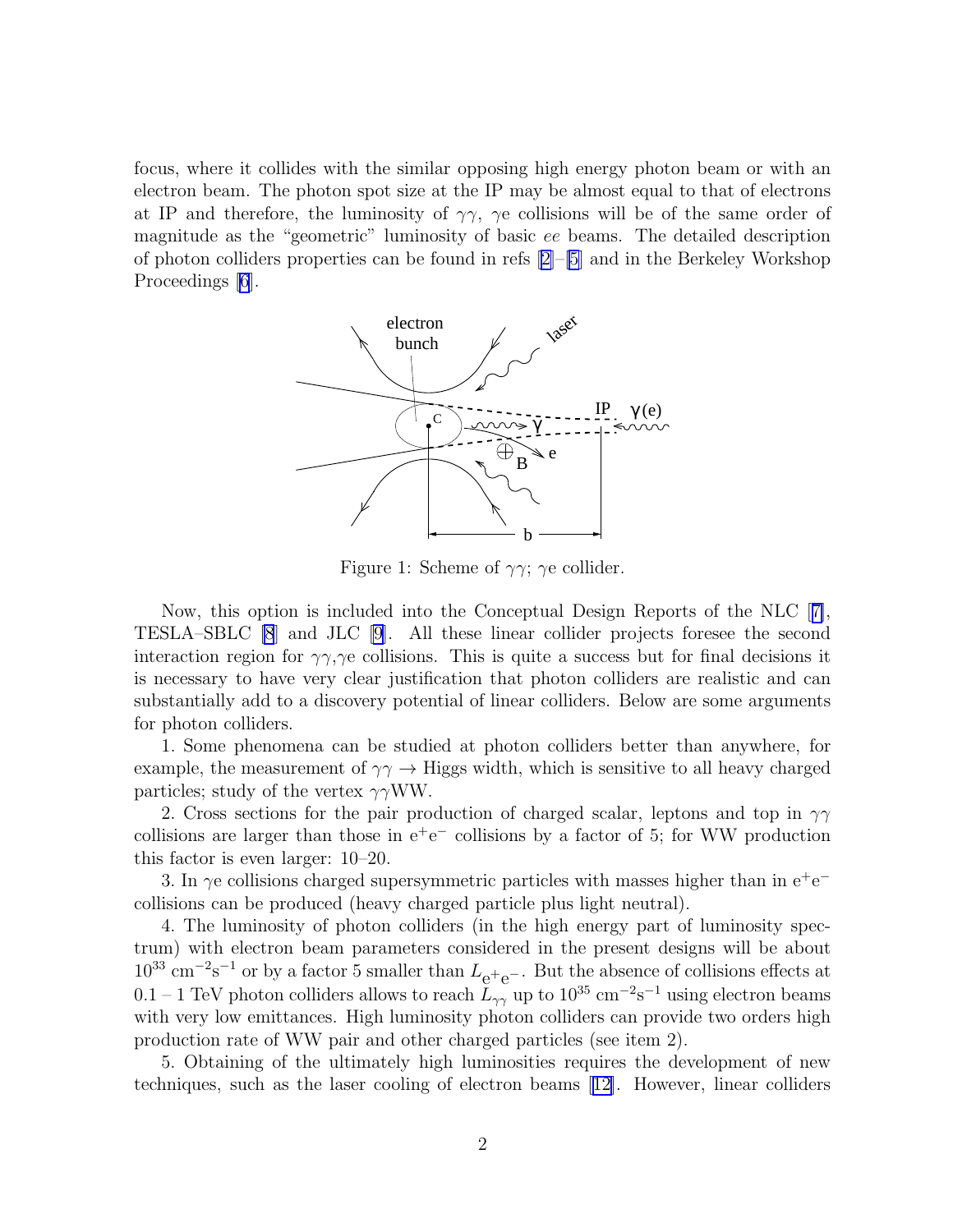will appear (may be) only in one decade and will work next two decades. The upgrading of the luminosity requires the injection part modification only; it may be a separate injector for a photon collider, merging of many low emittance RF-photoguns (with or without laser cooling) is one of possible variants.

6. Linear colliders are very expensive facilities and their potential should be used in the best way. Two detectors (one for  $e^+e^-$  and the other for  $\gamma\gamma$  and  $\gamma e$ ) can give much more results than the simple doubling of statistics in  $e^+e^-$  collisions with one detector.

7. Development of X-ray FEL lasers based on linear colliders (which are now under way) will favour the work on FEL required for photon colliders.

### 2 Physics potential, requirements to  $\gamma\gamma$  luminosity

The physics in  $\gamma\gamma$ ,  $\gamma$ e colliders is very rich. The total number of papers devoted to the physics at photon colliders approaches to one thousand. Some examples are given in the introduction. Recent review of physics at photon colliders can be found in TESLA/SBLC Conceptual Design Report[[8\]](#page-9-0) and in the talk of G. Jikia at this workshop.

The resonance production of Higgs in  $\gamma\gamma$  collisions and measurement of its  $\gamma\gamma$  width is a task of primary importance.

Cross sections of the charged particle production in  $\gamma\gamma$  collisions are higher than those in  $e^+e^-$  collisions. At  $E \gg Mc^2$  the ratio of cross sections are the following  $(R_{XX} = \sigma_{\gamma\gamma \to X^+ X^-}/\sigma_{\rm e^+ e^- \to X^+ X^-})$ :  $R_{H^+ H^-} \sim 4.5$ ;  $R_{t\bar{t}} \sim 4$ ;  $R_{W^+ W^-}$ (| $\cos \vartheta$ | < 0.8)  $\sim$ 15;  $R_{\mu^+\mu^-}(|cos \vartheta| < 0.8) \sim 8.5$ .

To have the same statistics in  $\gamma\gamma$  collisions the luminosity may be smaller than that in  $e^+e^-$  collisions at least by a factor of 5. Note that result in  $\gamma\gamma$  and  $e^+e^-$  collisions are complimentary even for the same final states because diagrams are different (for example, the vertex  $\gamma\gamma WW$  can be studied only in  $\gamma\gamma$  collisions).

A reasonable scaling for the required  $\gamma\gamma$  luminosity (in the high energy peak of the luminosity distribution) at  $\gamma\gamma$  collider is

$$
L_{\gamma\gamma} \sim 3 \times 10^{33} S(\text{TeV}^2), \text{ cm}^{-2} \text{s}^{-1}.
$$
 (1)

With such a luminosity one can detect  $3.5 \times 10^3$   $H^+H^-$ ;  $2 \times 10^4$   $\mu^+\mu^-$  ( $|cos\theta|$  < 0.8);  $2 \times$  $10^4$   $t\bar{t}$ ;  $2 \times 10^5$   $W^+W^-$  ( $|cos\vartheta|$  < 0.8);  $2 \times 10^6$   $S(\text{TeV}^2)$   $W^+W^-$  for the time  $t =$  $10^7$  c. Somewhat larger luminosity ( $\sim 10^{33}$ ) is required for the search and study of the "intermediate" ( $M_H \sim 100 - 200$  GeV) Higgs boson.

With an electron beam considered in current projects[[7](#page-9-0)], [\[8\]](#page-9-0) with 2E∼500 GeV one can obtain  $L_{\gamma\gamma} \sim 10^{33} \text{ cm}^{-2} \text{s}^{-1}$  at  $z = W_{\gamma\gamma}/2E > 0.7$  (see next section). It is determined only by the "geometric" e<sup>−</sup>e<sup>−</sup> luminosity. Using beams with smaller emittances one can get higher luminosity. Analyses of principle restrictions on luminosity of photon colliders have shown [\[13](#page-10-0)] (see sect.4) that at  $2E \le 5$  TeV one can obtain (in principle)  $L_{\gamma\gamma} \ge 10^{35}$  cm<sup>-2</sup>s<sup>-1</sup>.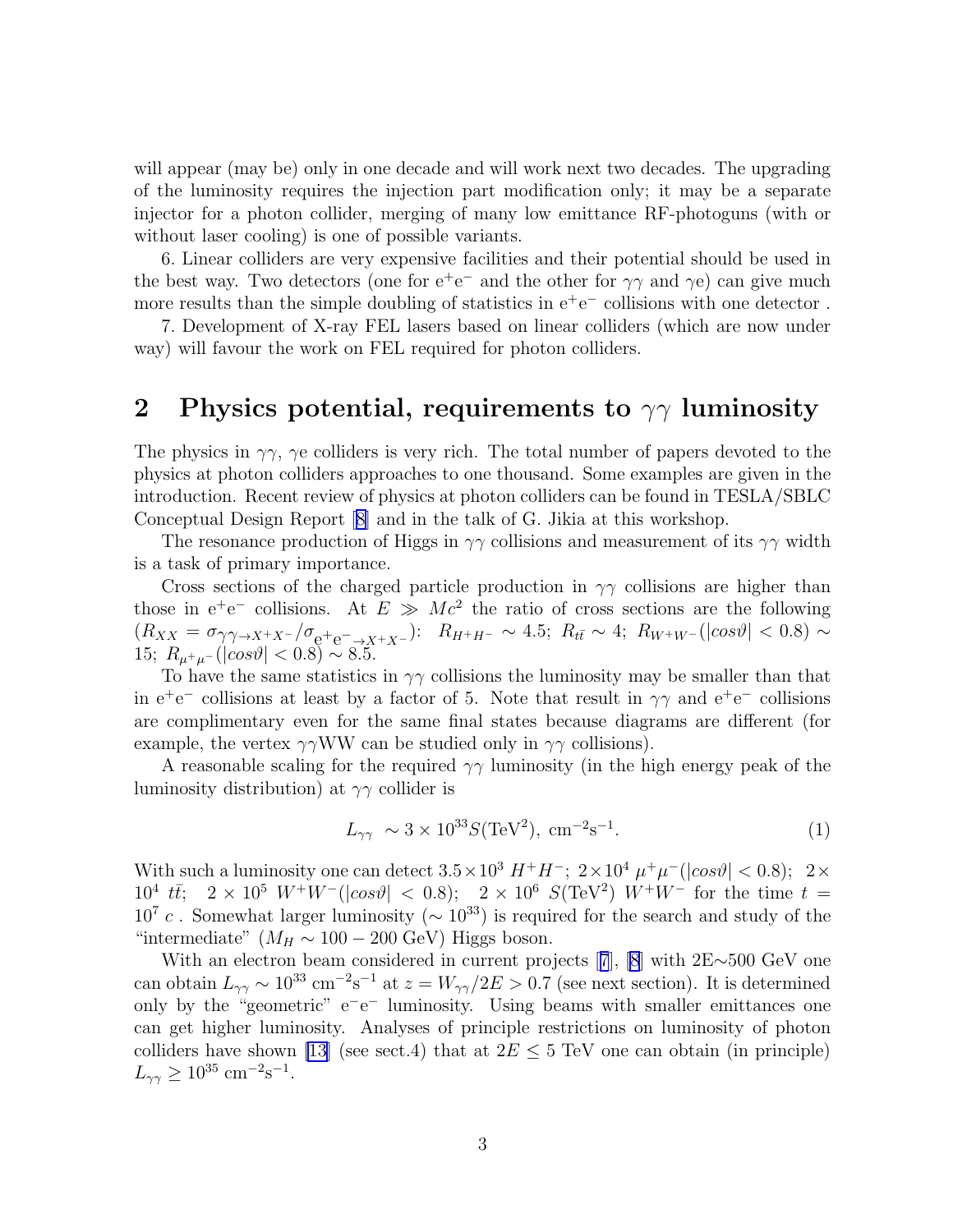### 3 Current projects

Recently, two groups NLC [\[7](#page-9-0)] and TESLA/SBLC[[8\]](#page-9-0) (and soon JLC) have published Conceptual Design Reports of their linear collider projects containing comprehensive appendixes devoted to  $\gamma\gamma$ ,  $\gamma$ e options. Below is a short review of these designs.

### 3.1 Collision schemes

Two collision scheme were considered. scheme  $\underline{A}$  ("without deflection"). There is no magnetic deflection of spent electrons and all particles after the conversion region travel to the IP. The conversion point may be situated very close to the IP; scheme B ("with deflection"). After the conversion region, particles pass through a region with a transverse magnetic field ( $B \sim 0.5$ –1 T) where electrons are swept aside. Thereby one can achieve more or less pure  $\gamma\gamma$  or  $\gamma$ e collisions.

In both schemes, the removal of the disrupted spent beam is done by using the crab crossing scheme with the crossing angle about 30 mrad. The maximum disruption angle does not exceed 10 mrad and outgoing beams travel outside the final quads located at a distance about 2 m from the IP.

### 3.2 Conversion region. Requirements to lasers. Optics at the IP.

The conversion region is situated at the distance  $b \sim 1.5\gamma\sigma_y = 0.5$ –1.5 cm from the IP. An optimum laser wave length for the collider with  $2E = 500$  GeV is about 1  $\mu$ m (for  $x = 4E_0\omega_0/m^2c^4 = 4.8$ ) and grows proportionally to the beam energy. The required flash energy for obtaining the conversion coefficient  $k \sim 0.65$  is about 1–4 J for an electron bunch length  $\sigma_z = 0.1{\text{-}}0.5$  mm, laser peak power is about 0.5–0.7 TW, average power is about 20 kW.

Obtaining such parameters is possible with either solid state lasers or free electron lasers. For  $\lambda > 1$   $\mu$ m (E<sub>0</sub> > 250–300 GeV) FEL is the only option seen now. The possible layout of optics near the IP is shown in fig [2](#page-4-0).

#### 3.3 Luminosity

In current projects, the  $\gamma\gamma$  luminosity is determined by the "geometric" ee–luminosity. Due to the absence of beamstrahlung, beams in  $\gamma\gamma$  collisions can have much smaller horizontal beam size than that in  $e^+e^-$  collisions, therefore the beta functions were taken as small as possible (some restrictions are posed by the Oide effect connected with chromatic aberrations due to synchrotron radiation in the final quads).

Typical  $\gamma\gamma$  luminosity distribution is broad with its peak at maximum invariant masses at  $z = W_{\gamma\gamma}/2E_0 \sim 0.8$  (for x=4.8). The region  $z > 0.65$  is the most valuable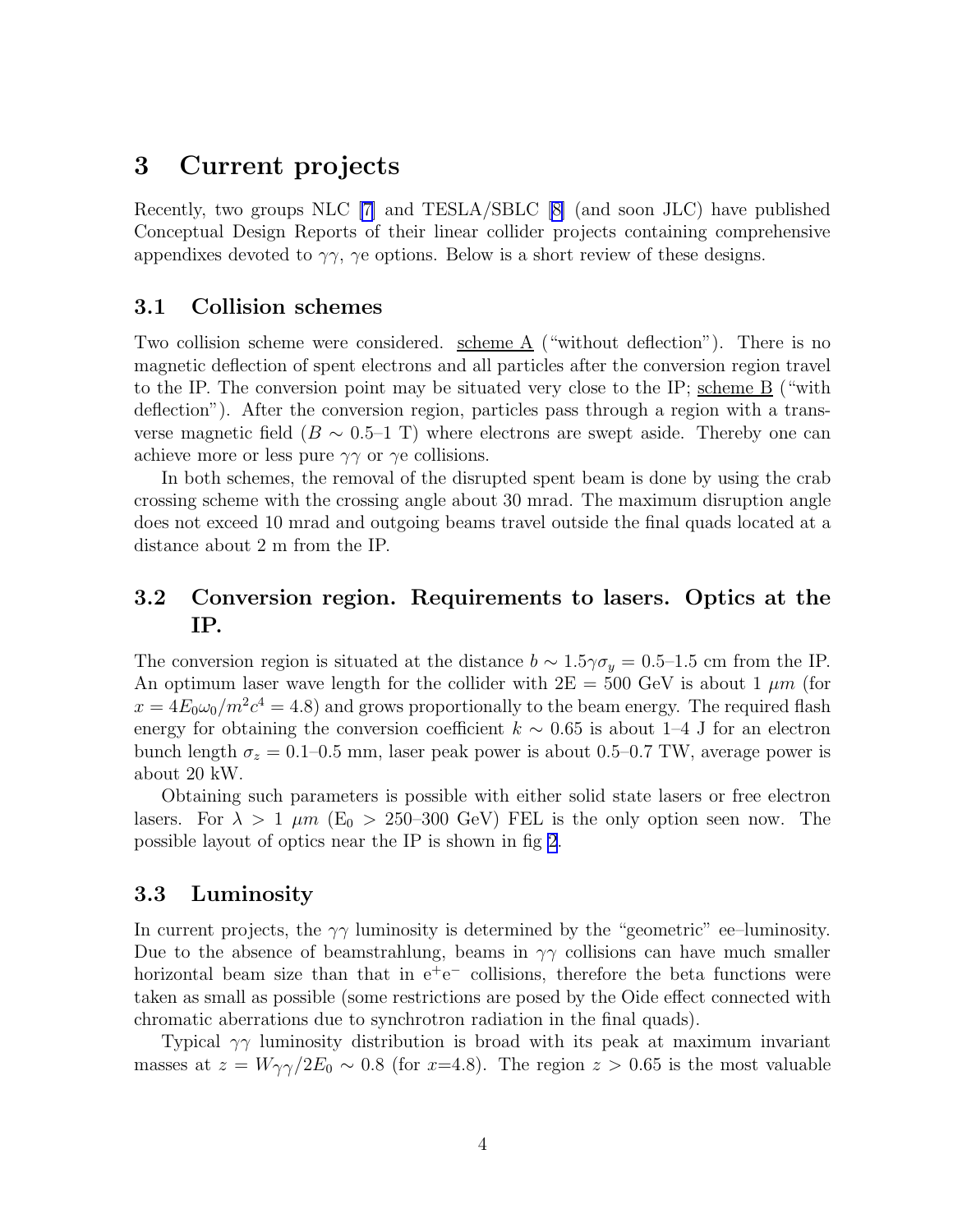<span id="page-4-0"></span>

Figure 2: Layout of laser optics near the IP; upper - side view, down - top view, dashed lines – exit path of light coming from the left through one of the CP points (right to the IP), the distance between the IP and quads is about 2 m

part of luminosity due to high energy and high degree of polarization. The luminosity in this part is about 10% of the geometric ee luminosity.

The results of simulations for different projects are the following. For the "nominal" beam parameters (the same as in  $e^+e^-$  collisions) and the optimum final focus system the luminosity  $L_{\gamma\gamma}(z > 0.65) \sim (0.8/1.2/0.7) \times 10^{33} \text{ cm}^{-2} \text{s}^{-1}$  for NLC/TESLA/SBLC. The peak luminosity is also an important characteristic, it is approximately equal to  $dL_{\gamma\gamma}/dz \sim 7L_{\gamma\gamma}(z > 0.65)/z_{max}$ . These numbers are close for the schemes with and without magnetic deflection.

In the scheme without deflection,  $\gamma e$  collisions can be studied simultaneously with  $\gamma\gamma$  collisions. In this case the  $\gamma e$  luminosity is even higher than  $L_{\gamma\gamma}$  by a factor of 1.5 (this is valid only for considered beam parameters; for very small beam sizes  $L_{\gamma e} \ll L_{\gamma \gamma}$ due to beam–beam repulsion). The magnetic deflection allows to obtain almost clean  $\gamma$ e collisions with FWHM∼7%.

There are several possibilities for increasing luminosity.

1) Reduction of the horizontal emittance by optimizing the damping rings. For example, at the TESLA, the decrease in  $\epsilon_{nx}$  by a factor 3.5 leads to an increase in  $L_{\gamma\gamma}$ up to  $3 \times 10^{33}$  cm<sup>-2</sup>s<sup>-1</sup>.

2) One can use the low emittance RF-photoguns instead of damping rings. Unfortunately, even with best photoguns the luminosity will be somewhat lower than that with damping rings. However, there is one possible solution. The normalized emittance in photoguns is approximately proportional to the number of particles in the electron bunch. It seems possible to merge (using some difference in energies) many  $(N_a \sim 5 - 10)$  low current beams with low emittances to one high current beam with the same transverse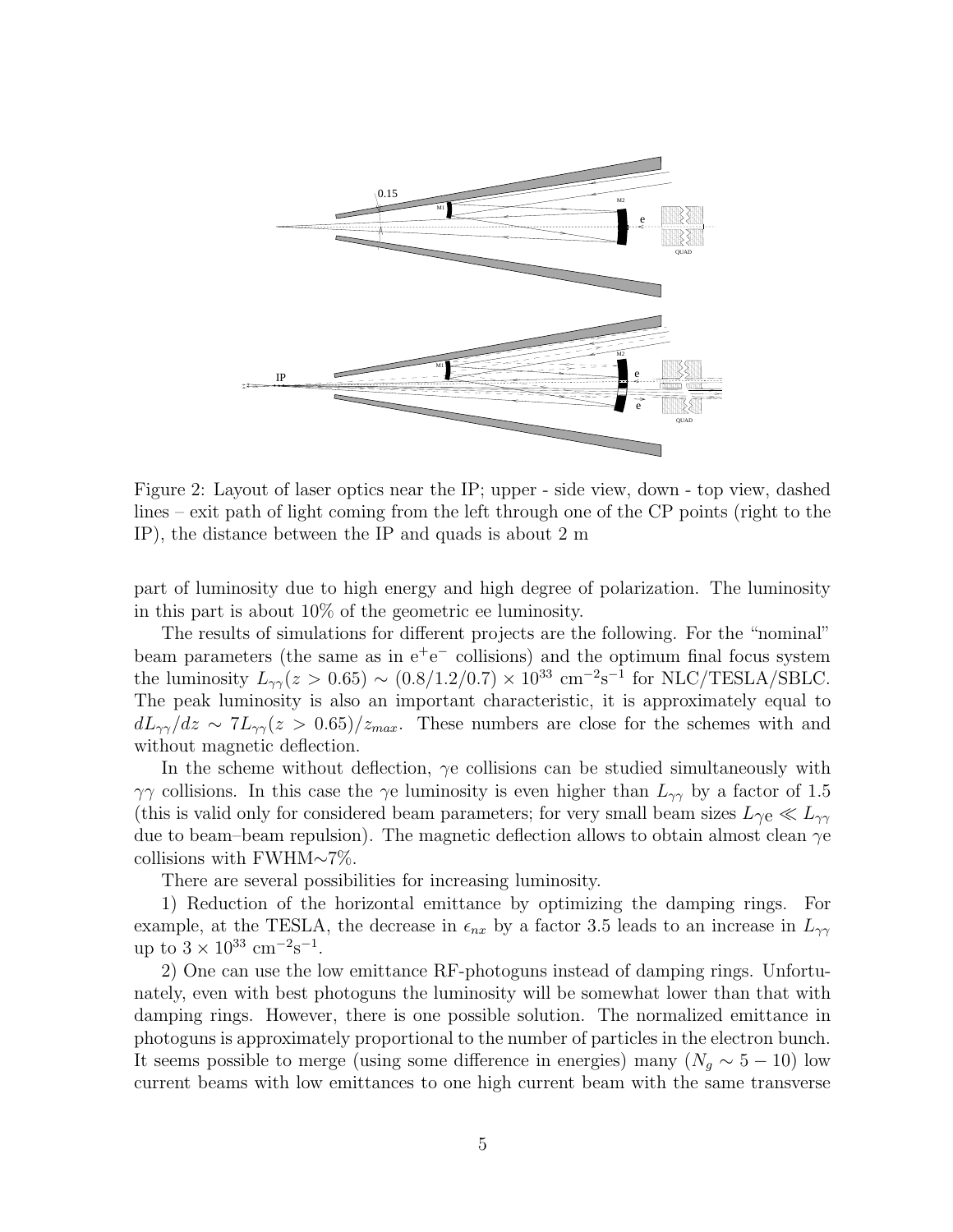emittance. This gives the gain in luminosity more than by a factor  $N<sub>g</sub>$  in comparison with one photogun ("more" because the lower emittance allows smaller beta functions due to the Oide effect). Joining beams from five photoguns with experimentally achieved parameters leads at TESLA/SBLC to  $L_{\gamma\gamma} = (3-4) \times 10^{33} \text{ cm}^{-2} \text{s}^{-1}$ .

For a considerable step in luminosity the beams with much lower emittances are required that needs the development of new approaches such as a laser cooling [\[12\]](#page-10-0) (sect.4.2). Potentially this method allows to attain the geometric luminosity by two orders higher than those achievable by the methods discussed above. One example [\[8\]](#page-9-0) of the luminosity distributions for the "super" TESLA with round beams and emittances by a factor 50 lower than that achieved with RF–photoguns is shown in fig 3. Beam parameters and resulting luminosities are given below.



Figure 3: Luminosity spectra for the "super" TESLA parameters (see the text). Left – without the deflection; right –  $\gamma\gamma$  collisions with the magnetic deflection ( $B = 0.5$  T)

Electron beam parameters of the "super" TESLA  
\n
$$
N = 3.63 \times 10^{10}
$$
,  $\sigma_z = 0.5$  mm,  $2E = 500$  GeV,  $f = 5.65$  kHz,  
\n $\epsilon_{nx} = \epsilon_{ny} = 0.2 \times 10^{-6}$  m rad,  $\beta_x = \beta_y = 0.5$  mm,  $\sigma_x = \sigma_y = 14$  nm,  
\n $L_{geom} = 2 \times 10^{35}$  cm<sup>-2</sup> c<sup>-1</sup>  
\nLuminosities without deflection:  $b = \gamma \sigma_y = 0.7$  cm,  
\n $L_{\gamma\gamma} = 1.15 \times 10^{35}$ ,  $L_{\gamma\gamma}(z > 0.65) = 1.5 \times 10^{34}$  cm<sup>-2</sup> c<sup>-1</sup>,  
\n $L_{\gamma e} = 3.6 \times 10^{34}$ ,  $L_{\gamma e}(z > 0.65) = 1.2 \times 10^{34}$  cm<sup>-2</sup> c<sup>-1</sup>,  
\nLuminosities with magnetic deflection:  $b = 1.5$  cm,  $B = 0.5$  T,  
\n $L_{\gamma\gamma} = 2 \times 10^{34}$ ,  $L_{\gamma\gamma}(z > 0.65) = 1 \times 10^{34}$  cm<sup>-2</sup> c<sup>-1</sup>,  
\n $L_{\gamma e} = 2.5 \times 10^{33}$ ,  $L_{\gamma e}(z > 0.65) = 6 \times 10^{32}$  cm<sup>-2</sup> c<sup>-1</sup>,

Results are impressive:  $L_{\gamma\gamma}(z > 0.65) = (1-1.5) \times 10^{34}$  cm<sup>-2</sup>s<sup>-1</sup> (2-3 times higher than those in  $e^+e^-$  collisions). It is not the limit (see sect.4.3)

### 4 New ideas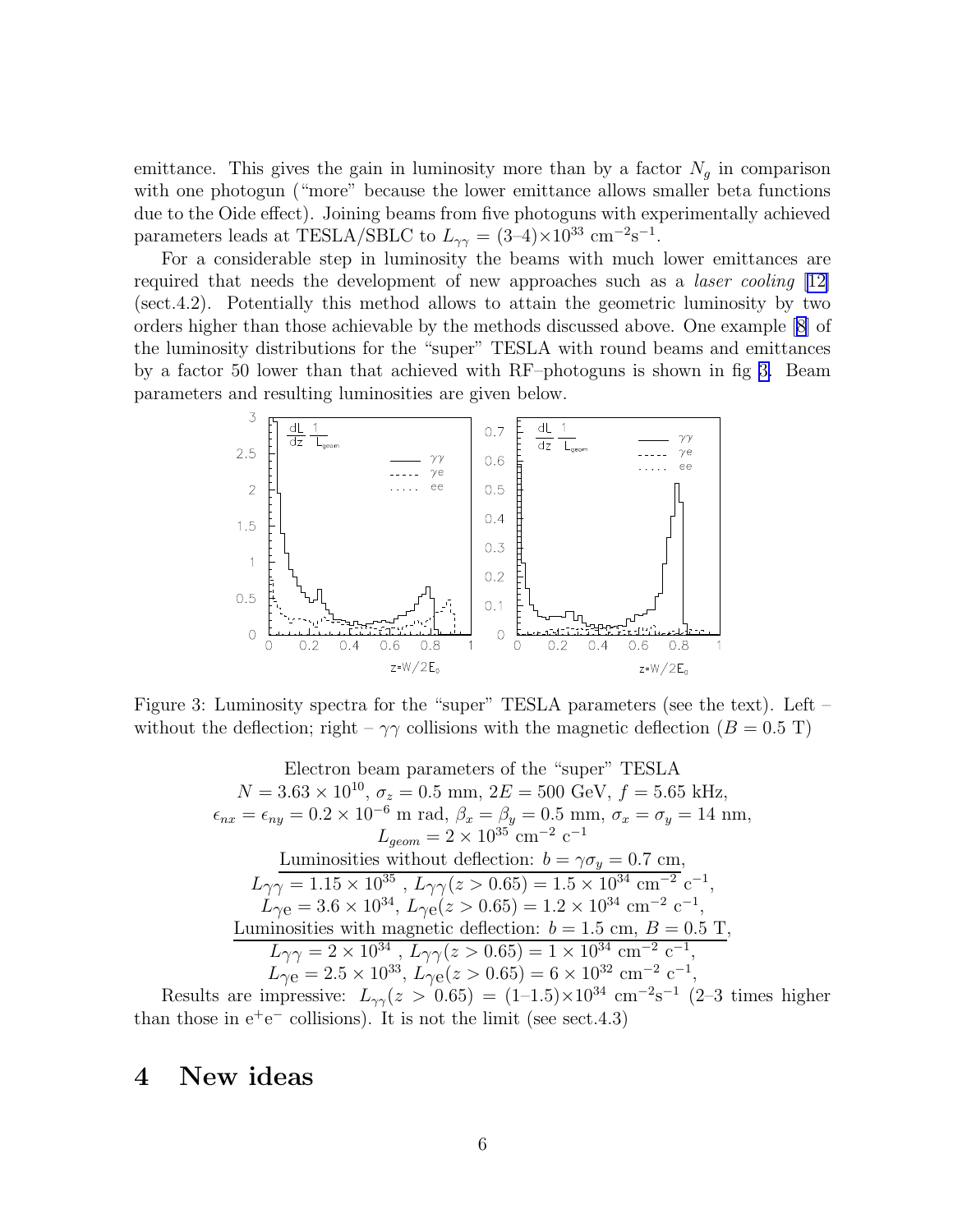#### 4.1 Laser cooling

Recently [\[12](#page-10-0)], a new method was considered — laser cooling of electron beams — which allows, in principle, to reach  $L_{\gamma\gamma} \geq 10^{35}$  cm<sup>-2</sup>s<sup>-1</sup>.

The idea of laser cooling of electron beams is very simple. During a collision with optical laser photons (in the case of strong field it is more appropriate to consider the interaction of an electron with an electromagnetic wave) the transverse distribution of electrons  $(\sigma_i)$  remains almost the same. Also, the angular spread  $(\sigma_i')$  $i$ ) is almost constant, because for photon energies (a few eV) much lower than the electron beam energy (several GeV) the scattered photons follow the initial electron trajectory with a small additional spread. So, the emittance  $\epsilon_i = \sigma_i \sigma'_i$  $i$  remains almost unchanged. At the same time, the electron energy decreases from  $E_0$  down to E. This means that the transverse normalized emittances have decreased:  $\epsilon_n = \gamma \epsilon = \epsilon_{n0}(E/E_0)$ . One can reaccelerate the electron beam up to the initial energy and repeat the procedure. Then after N stages of cooling  $\epsilon_n/\epsilon_{n0} = (E/E_0)^N$  (if  $\epsilon_n$  is far from its limit).

Some possible sets of parameters for the laser cooling are:  $E_0 = 4.5$  GeV,  $l_e = 0.2$ mm,  $\lambda = 0.5 \mu$ m, flash energy  $A \sim 10$  J. The final electron bunch will have an energy of 0.45 GeV with an energy spread  $\sigma_E/E \sim 13\%$ , the normalized emittances  $\epsilon_{nx}, \epsilon_{ny}$  are reduced by a factor 10. A two stage system with the same parameters gives 100 times reduction of emittances. The limit on the final emittance is  $\epsilon_{nx} \sim \epsilon_{ny} \sim 2 \times 10^{-9}$ m rad at  $\beta_i = 1$  mm. For comparison, in the TESLA (NLC) project the damping rings have  $\epsilon_{nx} = 14(3) \times 10^{-6}$  m rad,  $\epsilon_{ny} = 25(3) \times 10^{-8}$  m rad.

This method requires a laser system even more powerful than that for  $e \rightarrow \gamma$  conversion. However, all the requirements are reasonable taking into account fast progress of laser technique and time plans of linear colliders. A multiple use of the laser bunch can reduce considerably an average laser power.

#### 4.2 Stretching of laser focus depth

The laser and electron beams interact with each other most efficiently when laser and electron beams have the same duration and the depth of laser focus (Rayleigh length) is somewhat shorter than the beam length. It turns out that in many cases, the density of laser photons is so high that instead of the Compton scattering an electron interacts simultaneously with many photons (synchrotron radiation). This is not desirable since in the regime of strong field  $(eB\lambda > mc^2)$  the spectrum of scattered photons after conversion region is not so peaked as in the Compton scattering case. In the method of laser cooling the strong field leads to higher values of minimum emittance and higher polarization loss. Of course, one can take laser bunch longer to keep collision probability constant and the density of photons below the critical value. However, in this case, the laser flash energy should be larger than that under optimum conditions given in the beginning of this paragraph. Due to this nonlinear QED effect the laser flash energy required for photon colliders should grow proportionally to the collider energy [\[4](#page-9-0)],[\[5\]](#page-9-0).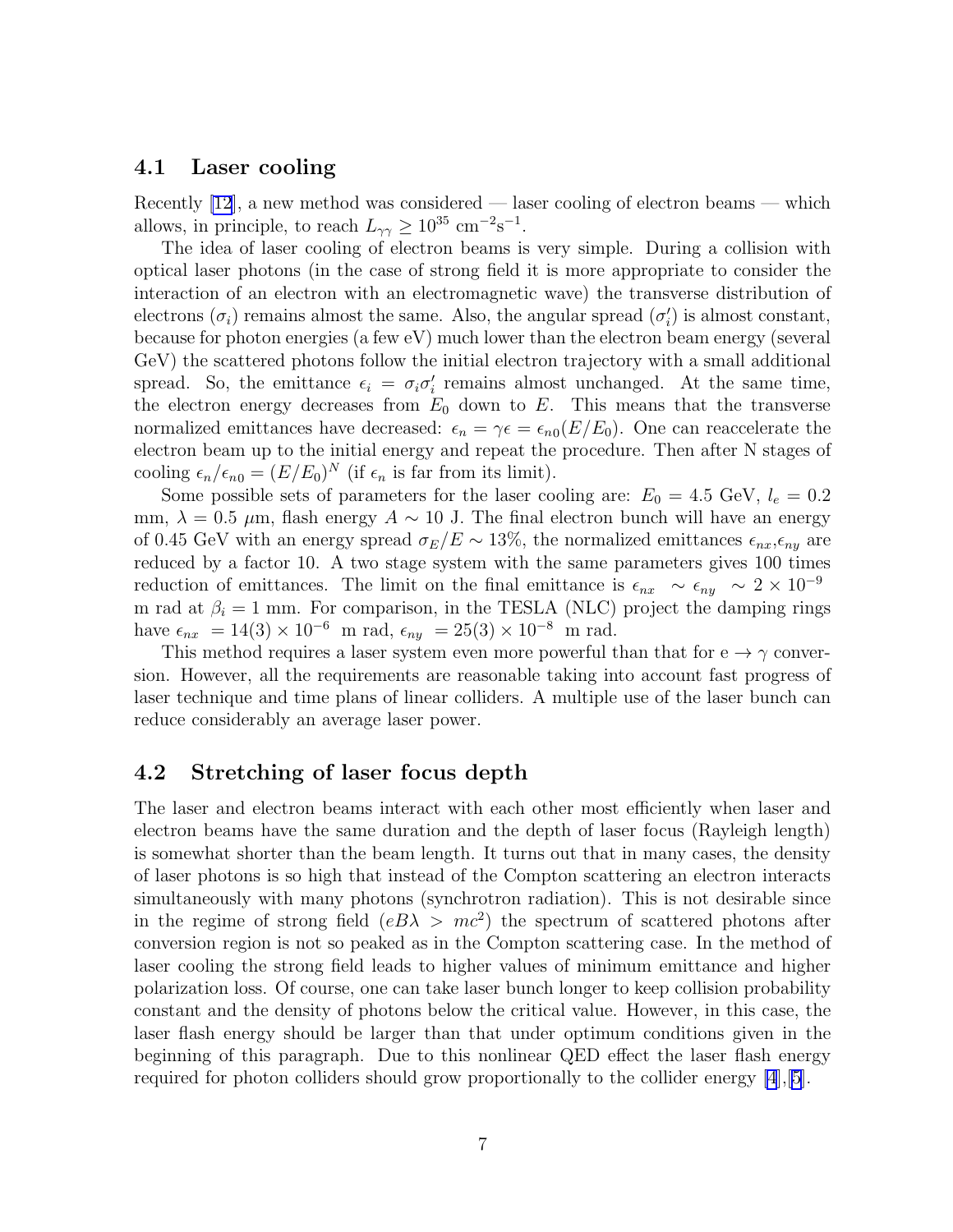Recently[[12\]](#page-10-0), it was found how to avoid this problem. In the suggested scheme the focus depth is stretched without changing the radius of this area. In this case, the collision probability remains the same but the maximum value of the field is smaller. The solution is based on use of chirped laser pulses and chromaticity of the focusing system <sup>1</sup>. In this scheme, the laser target consists of many laser focal points (continuously) and light comes to each point exactly at the moment when the electron bunch is there. One can consider that a short electron bunch collides on its way sequentially with many short light pulses of length  $l_{\gamma} \sim l_e$  and focused with  $2Z_R \sim l_e$ .

The required flash energy in the scheme with a stretched laser focus is determined only by diffraction and at the optimum wave length  $(x=4.8)$  does not depend on the collider energy. The stretching of laser focus enables a substantial decrease in flash energy in the method of laser cooling, to achieve minimum emittances and to conserve polarization of electron beams.

#### 4.3 Ultimate luminosity and energy of photon colliders

The only collision effect restricting  $\gamma\gamma$  luminosity at photon colliders is the coherent pair creation which leads to the conversion of a high energy photon into  $e^+e^-$  pair in the field of opposing electron beam  $[10], [4], [5]$  $[10], [4], [5]$  $[10], [4], [5]$  $[10], [4], [5]$  $[10], [4], [5]$ . There are three ways to avoid this effect: a) to use flat beams; b) to deflect the electron beam after conversion at a sufficiently large distance from the IP; c) under certain conditions (low beam energy, long bunches) the beam field at the IP is below the critical one due to the repulsion of electron beams[[11\]](#page-10-0). The problem of ultimate luminosities for different beam parameters and energies was analyzed recently in ref. [\[13\]](#page-10-0) analytically and by simulation. Resume is the following.

The maximum luminosity is attained when the conversion point is situated as close as possible to the IP:  $b = 3\sigma_z + 0.04E$  [TeV] cm (here the second term is equal to the minimum length of the conversion region). In this case, the vertical radius of the photon beam at the IP is also minimum:  $a_{\gamma} \sim b/\gamma$  (assuming that the vertical size of the electron beam is even smaller). An optimum horizontal beam size  $(\sigma_x)$  depends on the beam energy, number of particles in a bunch and bunch length. The dependence of the  $\gamma\gamma$  luminosity on  $\sigma_x$  for various energies and number of particles in a bunch is shown in fig.[4.](#page-8-0) The bunch length is fixed to be equal to 0.2 mm. The collision rate is calculated from the total beam power which is equal to  $15E[TeV]$  MW (close to that in current projects). In the fig.4 we see that at low energies and small number of particles the luminosity curves follows their natural behaviour  $L \propto 1/\sigma_x$  while at high energy and large number of particles in a bunch the curves make zigzag which is explained by  $\gamma \rightarrow$ e +e <sup>−</sup> conversion in the field of the opposing beam.

What is remarkable in these results? First of all, the maximum attainable luminosities are huge. At low energies there are no coherent pair creation even for a very small  $\sigma_x$ when the field in the beam is much higher than the critical field  $B_{cr} = \alpha e / \gamma r_e^2$ . This is

<sup>&</sup>lt;sup>1</sup>In a chirped pulse the wave length is linearly depends on longitudinal position. Such pulses are obtained and used now in all short-pulse lasers.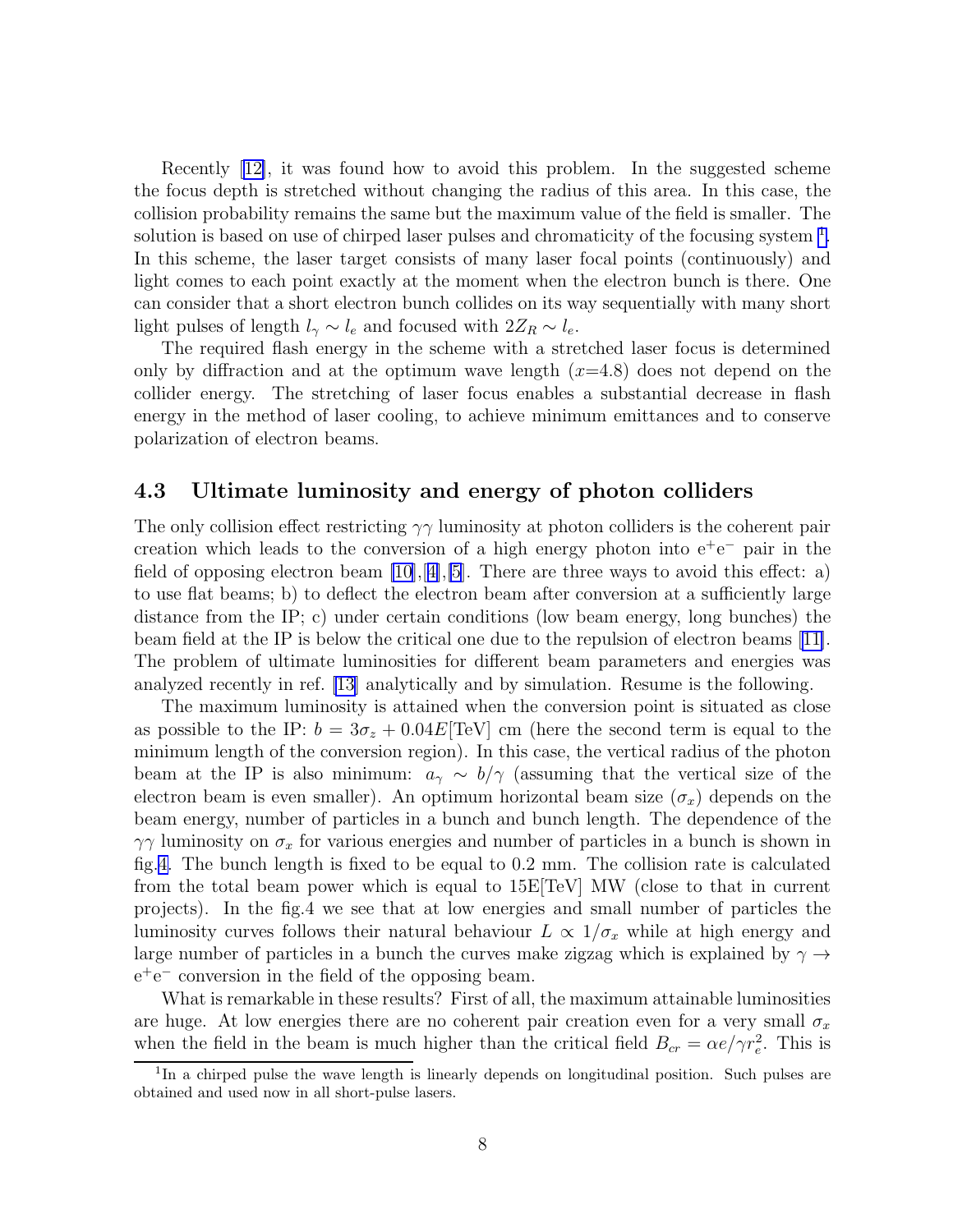<span id="page-8-0"></span>explained by the fact that beams during the collision are repulsing each other so that the field on the beam axis (which affects on high energy photons) is below the critical field. It means that the  $\gamma\gamma$  luminosity is simply proportional to the geometric electron-electron luminosity (approximately  $L_{\gamma\gamma}(x > 0.65) \sim 0.1L_{ee}$ ) for  $\sigma_x, \sigma_y > b/\gamma \sim 3\sigma_z/\gamma + 0.2$  nm. For the energies 2E< 2 TeV which are in reach of next generation of linear colliders the luminosity limit is much higher than it is required by our scaling low given by Eq.1.

#### 4.4 Backgrounds

One of important problems at high luminosities is a background due to relatively large total cross section  $\sigma_{\gamma\gamma\rightarrow hadrons} \sim 5 \times 10^{-31}$  cm<sup>2</sup>.

The average number of hadron events/per bunch crossing is about one at  $L_{\gamma\gamma}(z >$  $(0.65) = 2 \times 10^{34}$  cm<sup>-2</sup>s<sup>-1</sup> at the typical collision rate 10 kHz. However, in the scheme without deflection the total  $\gamma\gamma$  luminosity is larger than the "useful"  $L_{\gamma\gamma}(z > 0.65)$  by a factor 5–10. This low energy collisions increase background by a factor 2–3[[8\]](#page-9-0).

Let us assume the photon collider luminosity to be  $\bar{L}_{\gamma\gamma}(z>0.65) \sim 10^{35} \text{ cm}^{-2} \text{s}^{-1}$  (top



Figure 4: Dependence of the  $\gamma\gamma$  luminosity on the horizontal beam size for  $\sigma_z = 0.2$  mm, see comments in the text.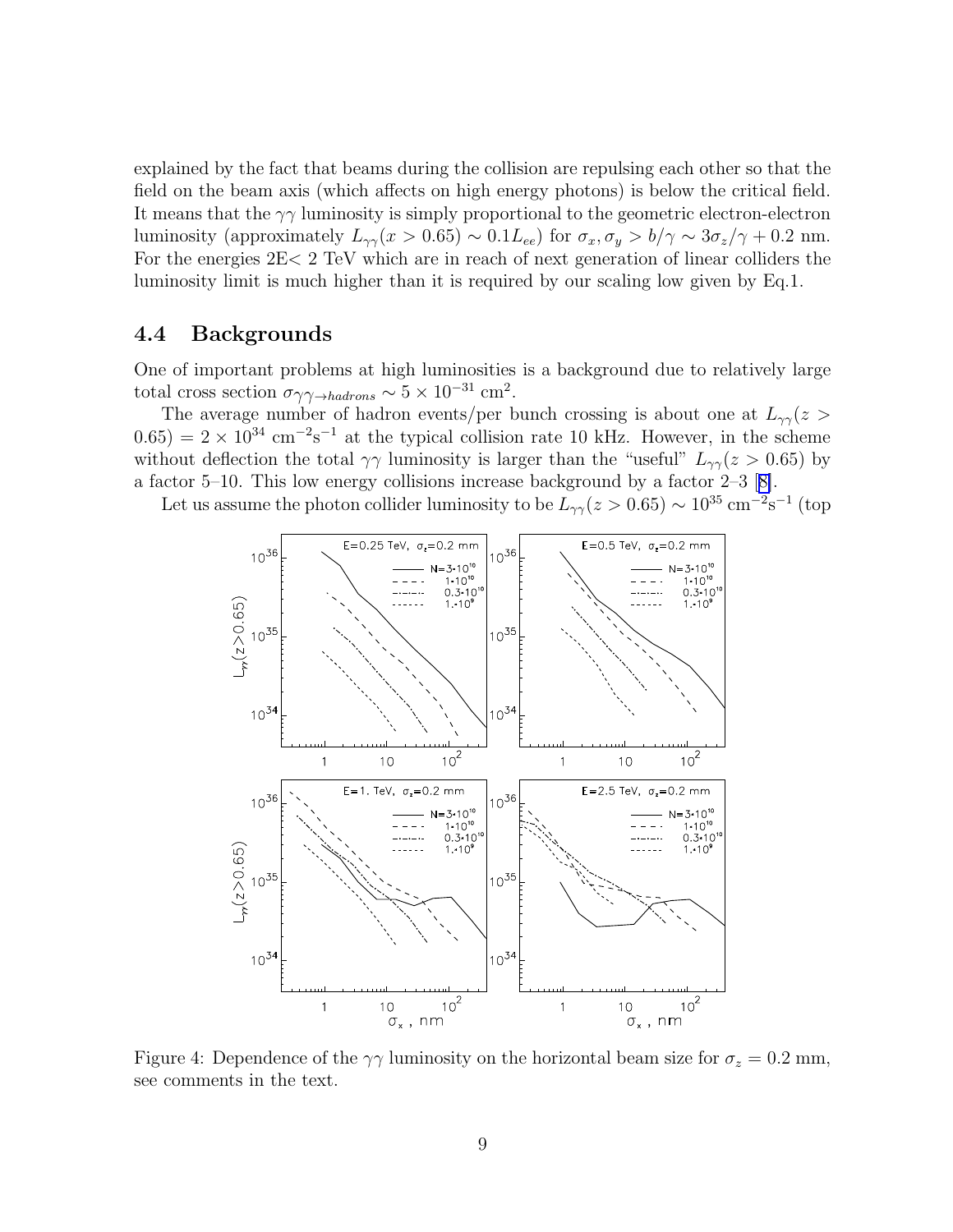<span id="page-9-0"></span>of our dreams), this leads to about 15 (effectively) high energy  $\gamma \gamma \rightarrow hadron$  events per bunch crossing. Approximately the same number (∼30) of events/collision is expected in detectors at the LHC. However, there is an important difference between pp and  $\gamma\gamma$ colliders: in the case of an interesting event (high  $P_t$  jets or leptons) the total energy of final products at photon colliders is equal to  $E_{cm}$ , while at proton colliders it is only about  $(1/6)E_{cm}$ . In comparison with the pp collider the ratio of the signal to background at photon colliders is better by a factor of 6 at the same number of hadronic events per crossing. Note, however, that at NLC and JLC the time between collisions is only about 1.5 ns and background from a few neighbouring events will overlap. At more realistic top  $\gamma\gamma$  luminosities about  $L_{\gamma\gamma}(z>0.65) \sim 10^{34}$  cm<sup>-2</sup>s<sup>-1</sup> even with this fact the background conditions will be acceptable. These arguments and detailed simulation [8] show that the problem of hadronic background is not dramatic for photon colliders.

## Acknowledgments

I would like to thank the organizers of "Photon 97" for the nice Workshop which was one of important steps towards photon colliders.

### References

- [1] I.Ginzburg, G.Kotkin, V.Serbo, V.Telnov, Pizma ZhETF, 34 (1981) 514; JETP Lett. **34** (1982) 491.
- [2] I.Ginzburg, G.Kotkin, V.Serbo, V.Telnov, Nucl. Instr. & Meth. 205 (1983) 47.
- [3] I.Ginzburg, G.Kotkin, S.Panfil, V.Serbo, V.Telnov, Nucl. Instr. & Meth. 219 (1984) 5.
- [4] V.Telnov, *Nucl. Instr. & Meth.A* **294** (1990) 72.
- [5] V.Telnov, *Nucl. Instr. & Meth.A* **355** (1995) 3.
- [6] Proc.of Workshop on  $\gamma\gamma$  Colliders, Berkeley CA, USA, 1994, Nucl. Instr. & Meth.  $A$  355 (1995) 1–194.
- [7] Zeroth-Order Design Report for the Next Linear Collider LBNL-PUB-5424, SLAC Report 474, May 1996.
- [8] Conceptual Design of a 500 GeV Electron Positron Linear Collider with Integrated X-Ray Laser Facility DESY 79-048, ECFA-97-182
- [9] JLC, to be published soon
- [10] P.Chen, V.Telnov, *Phys. Rev. Lett.*, **63** (1989)1796.